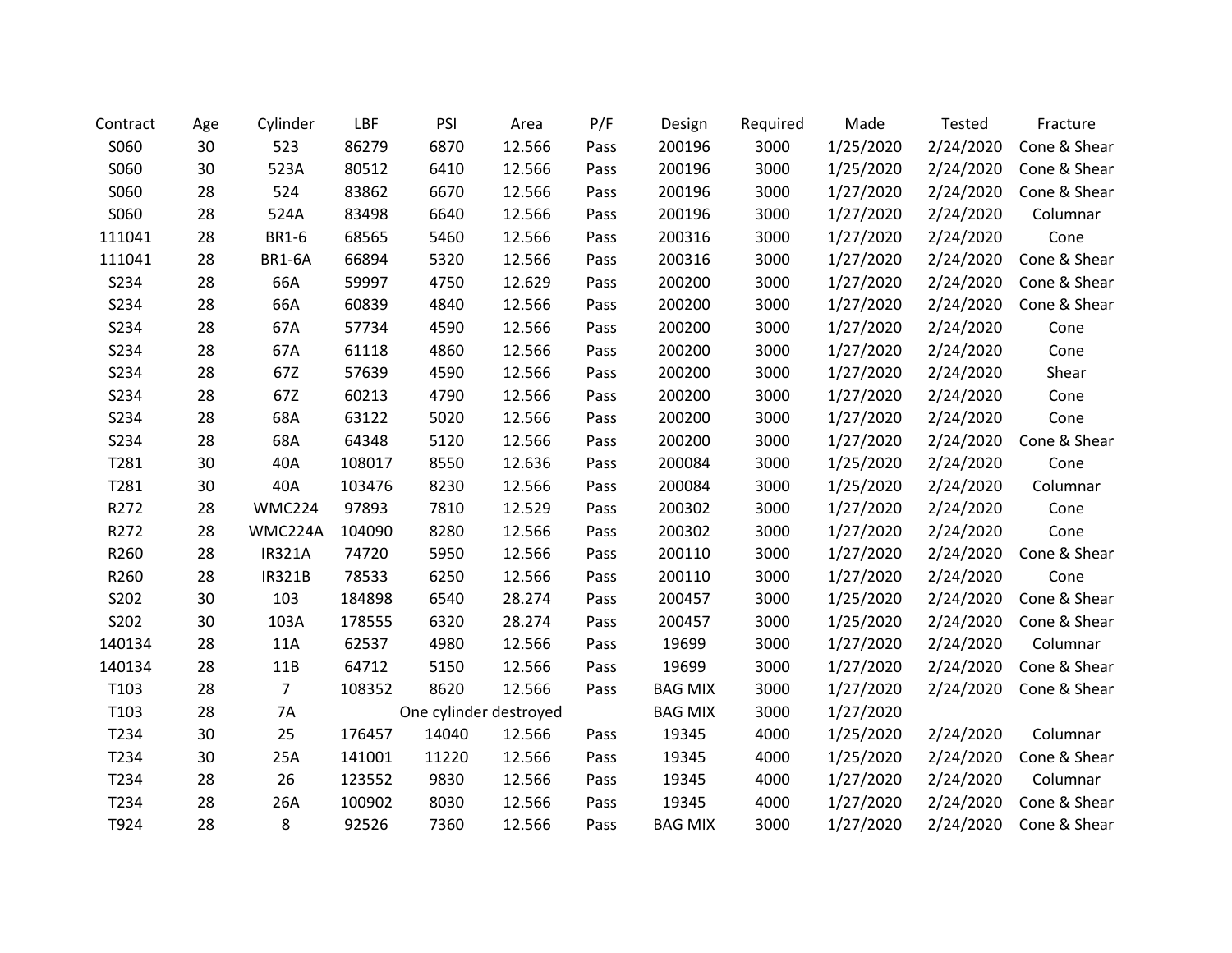| T924       | 28 | 8A             | 110375 | 8780  | 12.566 | Pass | <b>BAG MIX</b> | 3000  | 1/27/2020 | 2/24/2020 | Columnar     |
|------------|----|----------------|--------|-------|--------|------|----------------|-------|-----------|-----------|--------------|
| T211       | 28 | $\overline{2}$ | 109383 | 8700  | 12.579 | Pass | <b>BAG MIX</b> | 3000  | 1/27/2020 | 2/24/2020 | Cone & Shear |
| T211       | 28 | 2A             | 113401 | 9020  | 12.566 | Pass | <b>BAG MIX</b> | 3000  | 1/27/2020 | 2/24/2020 | Columnar     |
| DB1701     | 28 | 173A           | 78863  | 6280  | 12.566 | Pass | 200099         | 3000  | 1/27/2020 | 2/24/2020 | Cone         |
| DB1701     | 28 | 173B           | 81743  | 6500  | 12.566 | Pass | 200099         | 3000  | 1/27/2020 | 2/24/2020 | Cone         |
| DB1701     | 30 | 773A           | 95640  | 7590  | 12.604 | Pass | 200095         | 4000  | 1/25/2020 | 2/24/2020 | Cone         |
| DB1701     | 30 | 773B           | 93311  | 7430  | 12.566 | Pass | 200095         | 4000  | 1/25/2020 | 2/24/2020 | Cone & Shear |
| DB1701     | 30 | 773C           | 100089 | 7960  | 12.566 | Pass | 200095         | 4000  | 1/25/2020 | 2/24/2020 | Cone & Shear |
| DB1701     | 30 | 773D           | 99716  | 7940  | 12.566 | Pass | 200095         | 4000  | 1/25/2020 | 2/24/2020 | Cone & Shear |
| DB1701     | 28 | 2114A          | 66241  | 5270  | 12.566 | Pass | 200099         | 3000  | 2/27/2020 | 2/24/2020 | Cone         |
| DB1701     | 28 | 2114B          | 62361  | 4960  | 12.566 | Pass | 200099         | 3000  | 2/27/2020 | 2/24/2020 | Cone & Shear |
| DB1701     | 30 | 773E           | 91165  | 7250  | 12.566 | Pass | 200095         | 4000  | 1/25/2020 | 2/24/2020 | Columnar     |
| DB1701     | 30 | 773F           | 97052  | 7720  | 12.566 | Pass | 200095         | 4000  | 1/25/2020 | 2/24/2020 | Cone & Shear |
| DB1701     | 30 | 773G           | 102665 | 8170  | 12.566 | Pass | 200095         | 4000  | 1/25/2020 | 2/24/2020 | Cone         |
| DB1701     | 30 | 773H           | 103686 | 8250  | 12.566 | Pass | 200095         | 4000  | 1/25/2020 | 2/24/2020 | Cone         |
| <b>DZA</b> | 30 | 11L            | 135113 | 10750 | 12.566 | Pass | 200370         | 5500  | 1/25/2020 | 2/24/2020 | Cone         |
| <b>DZA</b> | 30 | 11L            | 127078 | 10110 | 12.566 | Pass | 200370         | 5500  | 1/25/2020 | 2/24/2020 | Cone & Shear |
| <b>DZA</b> | 28 | 4D             | 156539 | 12410 | 12.617 | Pass | 200372         | 10000 | 1/27/2020 | 2/24/2020 | Cone         |
| <b>DZA</b> | 28 | 4D             | 154191 | 12270 | 12.566 | Pass | 200372         | 10000 | 1/27/2020 | 2/24/2020 | Columnar     |
| <b>DZA</b> | 28 | 4L             | 169273 | 13470 | 12.566 | Pass | 200372         | 10000 | 1/27/2020 | 2/24/2020 | Cone & Shear |
| <b>DZA</b> | 28 | 4L             | 164010 | 13050 | 12.566 | Pass | 200372         | 10000 | 1/27/2020 | 2/24/2020 | Cone & Shear |
| P079       | 30 | 445            | 82307  | 6550  | 12.566 | Pass | 200261         | 3000  | 1/25/2020 | 2/24/2020 | Columnar     |
| P079       | 30 | 445A           | 81806  | 6510  | 12.566 | Pass | 200261         | 3000  | 1/25/2020 | 2/24/2020 | Cone & Shear |
| P079       | 28 | 446            | 90308  | 7190  | 12.566 | Pass | 200261         | 3000  | 1/27/2020 | 2/24/2020 | Cone & Shear |
| P079       | 28 | 446A           | 92929  | 7400  | 12.566 | Pass | 200261         | 3000  | 1/27/2020 | 2/24/2020 | Columnar     |
| P079       | 28 | 446B           | 86893  | 6910  | 12.566 | Pass | 200261         | 3000  | 1/27/2020 | 2/24/2020 | Cone & Shear |
| P079       | 28 | 446C           | 86315  | 6870  | 12.566 | Pass | 200261         | 3000  | 1/27/2020 | 2/24/2020 | Cone         |
| P230       | 28 | 1722           | 60385  | 4810  | 12.566 | Pass | 200154         | 3000  | 1/27/2020 | 2/24/2020 | Cone & Shear |
| P230       | 28 | 1722A          | 61835  | 4920  | 12.566 | Pass | 200154         | 3000  | 1/27/2020 | 2/24/2020 | Cone & Shear |
| R243       | 28 | 131            | 71972  | 5730  | 12.566 | Pass | 200327         | 3000  | 1/27/2020 | 2/24/2020 | Cone & Shear |
| R243       | 28 | 131A           | 72416  | 5760  | 12.566 | Pass | 200327         | 3000  | 1/27/2020 | 2/24/2020 | Cone & Shear |
| S182       | 28 | 27             | 73883  | 5880  | 12.566 | Pass | 200327         | 3000  | 1/27/2020 | 2/24/2020 | Cone         |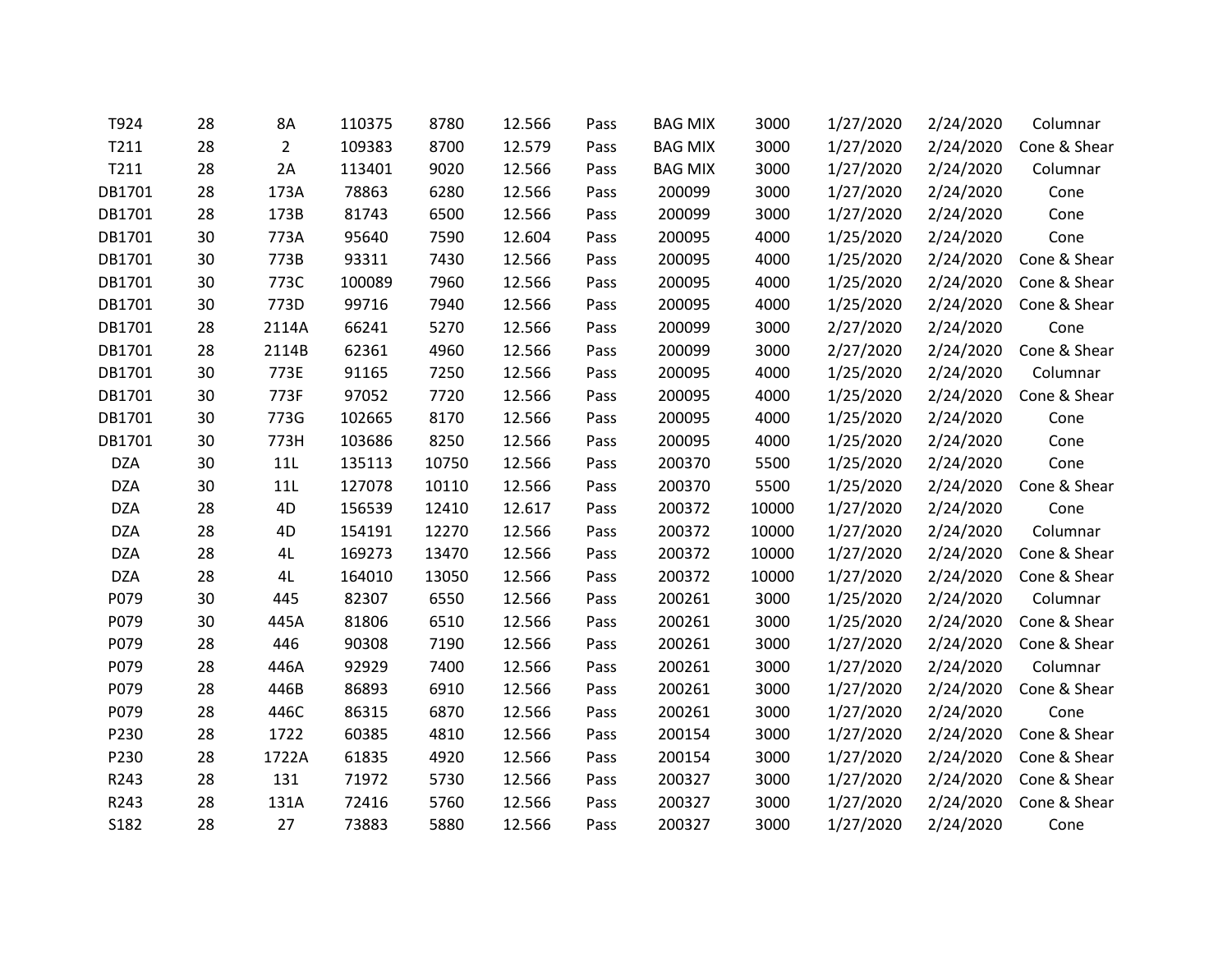| S182   | 28 | 27A     | 68854  | 5480   | 12.566 | Pass | 200327 | 3000 | 1/27/2020 | 2/24/2020 | Cone & Shear |
|--------|----|---------|--------|--------|--------|------|--------|------|-----------|-----------|--------------|
| DB1801 | 28 | 29      | 64703  | 5150   | 12.566 | Pass | 200392 | 3000 | 1/27/2020 | 2/24/2020 | Cone         |
| DB1801 | 28 | 29A     | 66519  | 5290   | 12.566 | Pass | 200392 | 3000 | 1/27/2020 | 2/24/2020 | Cone & Shear |
| R252   | 28 | 116     | 97525  | 7760   | 12.566 | Pass | 200344 | 4000 | 1/27/2020 | 2/24/2020 | Cone         |
| R252   | 28 | 116A    | 99020  | 7880   | 12.566 | Pass | 200344 | 4000 | 1/27/2020 | 2/24/2020 | Cone         |
| R252   | 28 | 116D    | 102358 | 8150   | 12.566 | Pass | 200344 | 4000 | 1/27/2020 | 2/24/2020 | Cone         |
| R252   | 28 | 116E    | 98669  | 7850   | 12.566 | Pass | 200344 | 4000 | 1/27/2020 | 2/24/2020 | Cone & Shear |
| R252   | 28 | 116H    | 95214  | 7580   | 12.566 | Pass | 200344 | 4000 | 1/27/2020 | 2/24/2020 | Cone & Shear |
| R252   | 28 | 1161    | 100595 | 8010   | 12.566 | Pass | 200344 | 4000 | 1/27/2020 | 2/24/2020 | Cone         |
| R252   | 28 | 116L    | 90199  | 7180   | 12.566 | Pass | 200344 | 4000 | 1/27/2020 | 2/24/2020 | Cone         |
| R252   | 28 | 116M    | 94343  | 7510   | 12.566 | Pass | 200344 | 4000 | 1/27/2020 | 2/24/2020 | Columnar     |
| R252   | 28 | 116Q    | 92222  | 7340   | 12.566 | Pass | 200344 | 4000 | 1/27/2020 | 2/24/2020 | Cone         |
| R252   | 28 | 116P    | 94590  | 7530   | 12.566 | Pass | 200344 | 4000 | 1/27/2020 | 2/24/2020 | Cone & Shear |
| R252   | 28 | 166T    | 100219 | 7980   | 12.566 | Pass | 200344 | 4000 | 1/27/2020 | 2/24/2020 | Cone         |
| R252   | 28 | 166U    | 93462  | 7440   | 12.566 | Pass | 200344 | 4000 | 1/27/2020 | 2/24/2020 | Cone & Shear |
| R252   | 28 | 116X    | 93753  | 7460   | 12.566 | Pass | 200344 | 4000 | 1/27/2020 | 2/24/2020 | Cone         |
| R252   | 28 | 116Y    | 88825  | 7070   | 12.566 | Pass | 200344 | 4000 | 1/27/2020 | 2/24/2020 | Cone & Shear |
| S127   | 16 | $121-D$ | 54046  | 4300   | 12.566 | Pass | 200520 | 4000 | 2/8/2020  | 2/24/2020 | Cone & Shear |
| S127   | 16 | 121-E   | 56435  | 4490   | 12.566 | Pass | 200520 | 4000 | 2/8/2020  | 2/24/2020 | Cone & Shear |
| S127   | 16 | 122D    | 52639  | 4190   | 12.566 | Pass | 200520 | 4000 | 2/8/2020  | 2/24/2020 | Cone & Shear |
| S127   | 16 | 122E    | 50040  | < 3980 | 12.566 | Fail | 200520 | 4000 | 2/8/2020  | 2/24/2020 | Cone & Shear |
| S127   | 16 | 120-D   | 44162  | < 3510 | 12.566 | Fail | 200520 | 4000 | 2/8/2020  | 2/24/2020 | Cone & Shear |
| S127   | 16 | 120-E   | 45275  | < 3600 | 12.566 | Fail | 200520 | 4000 | 2/8/2020  | 2/24/2020 | Cone & Shear |
| A127   | 16 | 123D    | 57541  | 4580   | 12.566 | Pass | 200520 | 4000 | 2/8/2020  | 2/24/2020 | Cone & Shear |
| A127   | 16 | 123-E   | 55680  | 4430   | 12.566 | Pass | 200520 | 4000 | 2/8/2020  | 2/24/2020 | Cone & Shear |
| S127   | 16 | 124-D   | 61392  | 4890   | 12.566 | Pass | 200520 | 4000 | 2/8/2020  | 2/24/2020 | Cone & Shear |
| S127   | 16 | 124-E   | 63497  | 5050   | 12.566 | Pass | 200520 | 4000 | 2/8/2020  | 2/24/2020 | Cone & Shear |
| S127   | 16 | $125-D$ | 57965  | 4610   | 12.566 | Pass | 200520 | 4000 | 2/8/2020  | 2/24/2020 | Cone & Shear |
| S127   | 16 | 125-E   | 54694  | 4350   | 12.566 | Pass | 200520 | 4000 | 2/8/2020  | 2/24/2020 | Cone         |
| S127   | 16 | 126-D   | 63811  | 5080   | 12.566 | Pass | 200520 | 4000 | 2/8/2020  | 2/24/2020 | Cone & Shear |
| S127   | 16 | 126-E   | 63949  | 5090   | 12.566 | Pass | 200520 | 4000 | 2/8/2020  | 2/24/2020 | Columnar     |
| S127   | 16 | 127-D   | 70265  | 5590   | 12.566 | Pass | 200520 | 4000 | 2/8/2020  | 2/24/2020 | Cone         |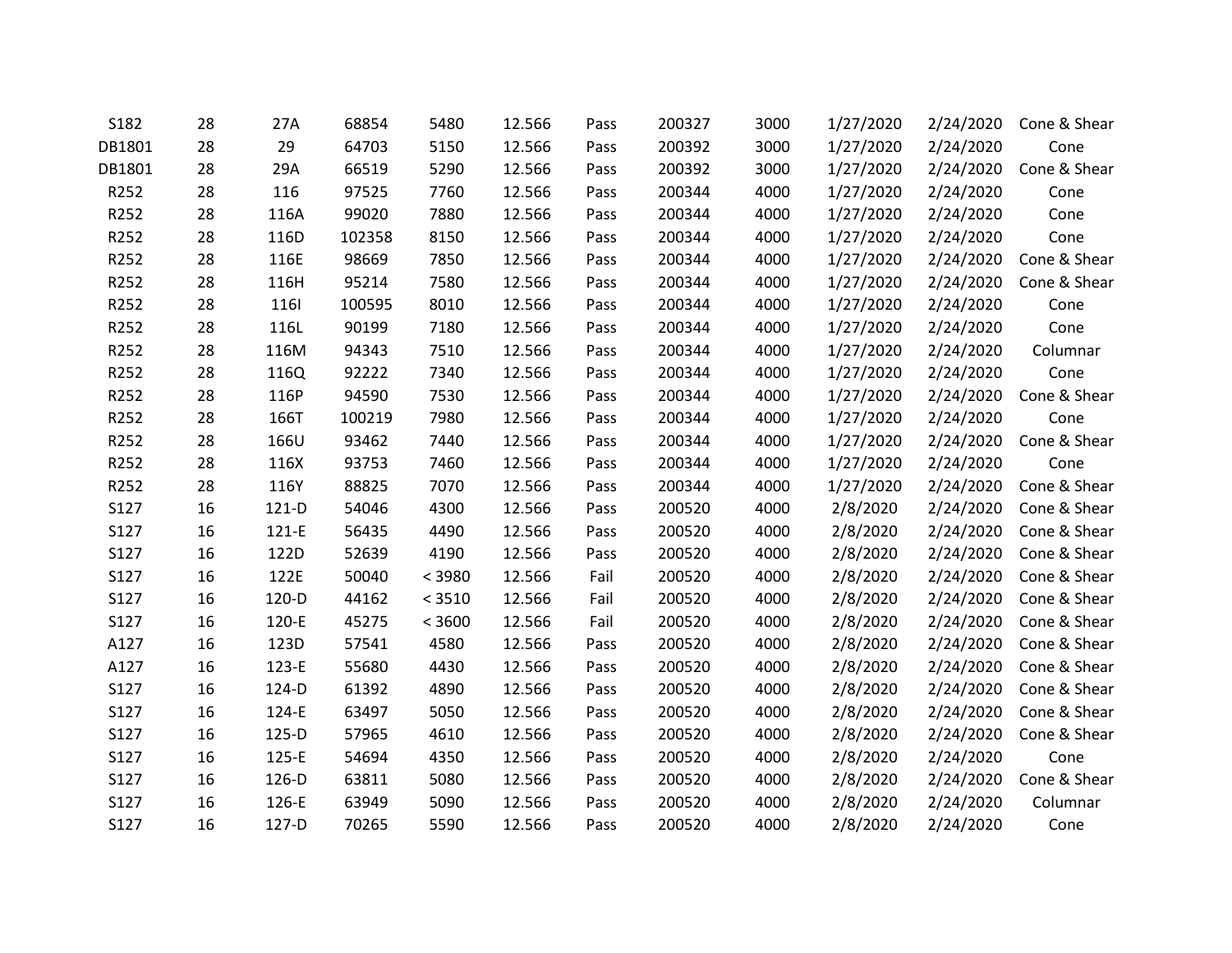| S127   | 16 | 127-E         | 63086  | 5020 | 12.566 | Pass | 200520         | 4000 | 2/8/2020  | 2/24/2020 | Cone & Shear |
|--------|----|---------------|--------|------|--------|------|----------------|------|-----------|-----------|--------------|
| S127   | 16 | 128-D         | 60710  | 4830 | 12.566 | Pass | 200520         | 4000 | 2/8/2020  | 2/24/2020 | Cone         |
| S127   | 16 | 128-E         | 59437  | 4730 | 12.566 | Pass | 200520         | 4000 | 2/8/2020  | 2/24/2020 | Cone & Shear |
| S127   | 16 | 129-D         | 70195  | 5590 | 12.566 | Pass | 200430         | 4000 | 2/8/2020  | 2/24/2020 | Columnar     |
| S127   | 16 | 129-E         | 67887  | 5400 | 12.566 | Pass | 200430         | 4000 | 2/8/2020  | 2/24/2020 | Cone & Shear |
| P079   | 28 | 447           | 77976  | 6210 | 12.566 | Pass | 200261         | 3000 | 1/28/2020 | 2/25/2020 | Cone & Shear |
| P079   | 28 | 447A          | 72949  | 5810 | 12.566 | Pass | 200261         | 3000 | 1/28/2020 | 2/25/2020 | Cone & Shear |
| S060   | 28 | 525           | 75376  | 6000 | 12.566 | Pass | 200196         | 3000 | 1/28/2020 | 2/25/2020 | Cone & Shear |
| S060   | 28 | 525A          | 79645  | 6340 | 12.566 | Pass | 200196         | 3000 | 1/28/2020 | 2/25/2020 | Cone & Shear |
| R272   | 28 | D225          | 73653  | 5830 | 12.642 | Pass | 200301         | 3000 | 1/28/2020 | 2/25/2020 | Cone & Shear |
| R272   | 28 | D225A         | 72224  | 5750 | 12.566 | Pass | 200301         | 3000 | 1/28/2020 | 2/25/2020 | Columnar     |
| R260   | 28 | <b>IR322A</b> | 81823  | 6510 | 12.566 | Pass | 200110         | 3000 | 1/28/2020 | 2/25/2020 | Cone & Shear |
| R260   | 28 | <b>IR322B</b> | 78321  | 6230 | 12.566 | Pass | 200110         | 3000 | 1/28/2020 | 2/25/2020 | Cone & Shear |
| R279   | 28 | 153A          | 78108  | 6220 | 12.566 | Pass | 200406         | 3000 | 1/28/2020 | 2/25/2020 | Cone & Shear |
| R279   | 28 | 153A          | 81487  | 6480 | 12.566 | Pass | 200406         | 3000 | 1/28/2020 | 2/25/2020 | Cone & Shear |
| S202   | 28 | 104           | 113983 | 4020 | 28.331 | Pass | 200457         | 3000 | 1/28/2020 | 2/25/2020 | Cone & Shear |
| S202   | 28 | 104A          | 109405 | 3870 | 28.274 | Pass | 200457         | 3000 | 1/28/2020 | 2/25/2020 | Cone & Shear |
| 122627 | 28 | 37            | 63063  | 5020 | 12.566 | Pass | <b>BAG MIX</b> | 3000 | 1/28/2020 | 2/25/2020 | Cone & Shear |
| 122627 | 28 | 37A           | 59414  | 4730 | 12.566 | Pass | <b>BAG MIX</b> | 3000 | 1/28/2020 | 2/25/2020 | Cone & Shear |
| T234   | 28 | 27            | 98725  | 7860 | 12.566 | Pass | 16345          | 4000 | 1/28/2020 | 2/25/2020 | Cone & Shear |
| T234   | 28 | 27A           | 84632  | 6730 | 12.566 | Pass | 16345          | 4000 | 1/28/2020 | 2/25/2020 | Cone & Shear |
| T924   | 28 | 9             | 63780  | 5060 | 12.617 | Pass | <b>BAG MIX</b> | 3000 | 1/28/2020 | 2/25/2020 | Columnar     |
| T924   | 28 | <b>9A</b>     | 73688  | 5860 | 12.566 | Pass | <b>BAG MIX</b> | 3000 | 1/28/2020 | 2/25/2020 | Columnar     |
| T021   | 28 | 13A           | 65718  | 5230 | 12.566 | Pass | 200067         | 3000 | 1/28/2020 | 2/25/2020 | Cone & Shear |
| T021   | 28 | 13A           | 64862  | 5160 | 12.566 | Pass | 200067         | 3000 | 1/28/2020 | 2/25/2020 | Cone & Shear |
| T113   | 28 | 2A            | 83596  | 6650 | 12.566 | Pass | 200058         | 3000 | 1/28/2020 | 2/25/2020 | Cone & Shear |
| T113   | 28 | 2A            | 91370  | 7270 | 12.566 | Pass | 200058         | 3000 | 1/28/2020 | 2/25/2020 | Cone         |
| T211   | 28 | 3             | 96396  | 7670 | 12.566 | Pass | <b>BAG MIX</b> | 3000 | 1/28/2020 | 2/25/2020 | Cone & Split |
| T211   | 28 | 3A            | 96405  | 7670 | 12.566 | Pass | <b>BAG MIX</b> | 3000 | 1/28/2020 | 2/25/2020 | Columnar     |
| T281   | 28 | 41A           | 107762 | 8580 | 12.566 | Pass | 200084         | 3000 | 1/28/2020 | 2/25/2020 | Cone & Shear |
| T281   | 28 | 41A           | 107515 | 8560 | 12.566 | Pass | 200084         | 3000 | 1/28/2020 | 2/25/2020 | Cone & Shear |
| T348   | 28 | 2A            | 56896  | 4530 | 12.566 | Pass | 200429         | 3000 | 1/28/2020 | 2/25/2020 | Cone & Shear |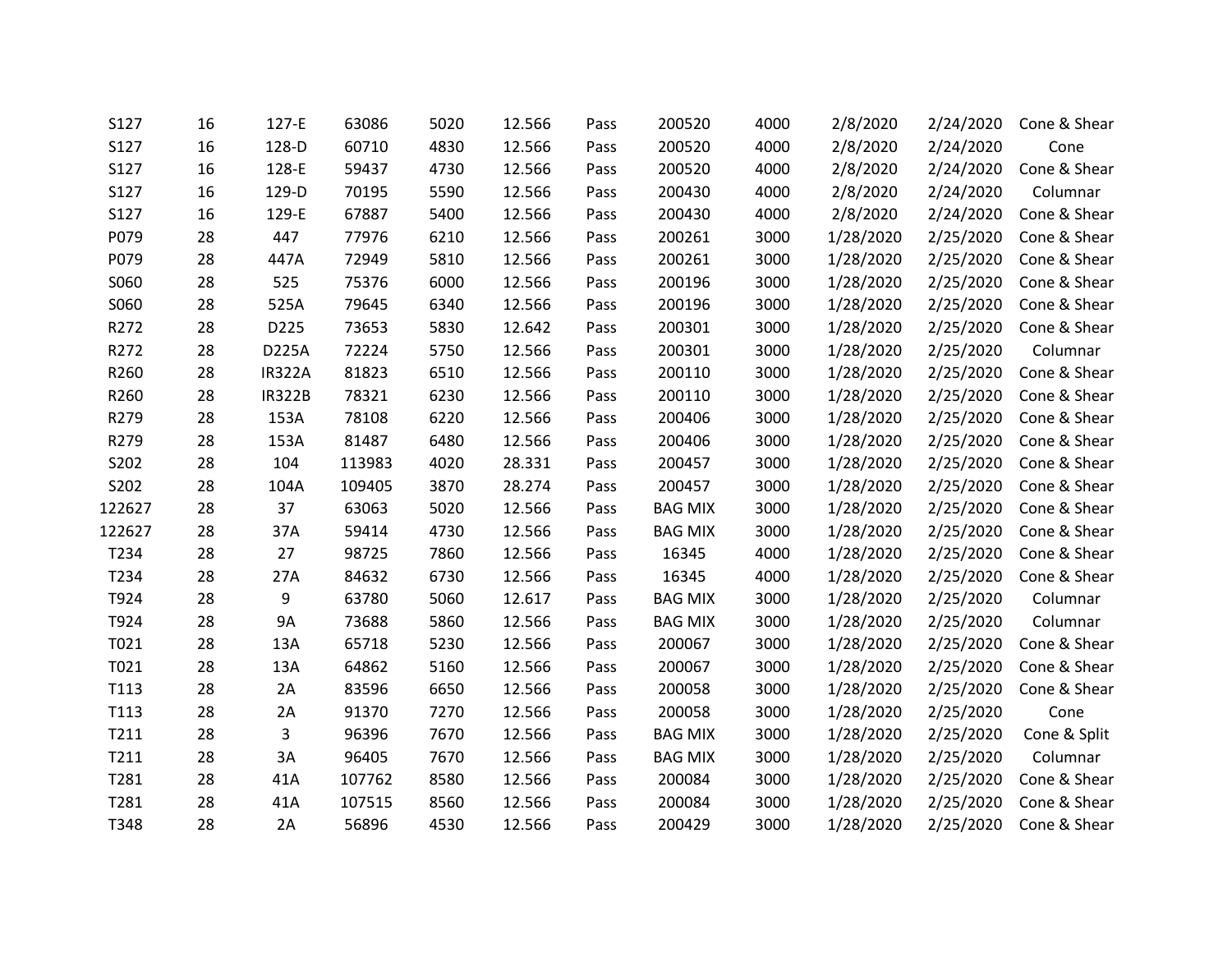| T348       | 28 | 2A    | 61900  | 4930  | 12.566 | Pass | 200429 | 3000 | 1/28/2020 | 2/25/2020 | Cone & Shear |
|------------|----|-------|--------|-------|--------|------|--------|------|-----------|-----------|--------------|
| DB1701     | 28 | 174A  | 86397  | 6880  | 12.566 | Pass | 200125 | 3000 | 1/28/2020 | 2/25/2020 | Columnar     |
| DB1701     | 28 | 174B  | 85319  | 6790  | 12.566 | Pass | 200125 | 3000 | 1/28/2020 | 2/25/2020 | Cone & Shear |
| DB1701     | 28 | 774A  | 95475  | 7600  | 12.566 | Pass | 200095 | 4000 | 1/28/2020 | 2/25/2020 | Cone & Shear |
| DB1701     | 28 | 774B  | 95790  | 7620  | 12.566 | Pass | 200095 | 4000 | 1/28/2020 | 2/25/2020 | Cone & Shear |
| DB1701     | 28 | 774C  | 81253  | 6470  | 12.566 | Pass | 200095 | 4000 | 1/28/2020 | 2/25/2020 | Cone & Shear |
| DB1701     | 28 | 774D  | 84171  | 6700  | 12.566 | Pass | 200095 | 4000 | 1/28/2020 | 2/25/2020 | Cone & Shear |
| DB1701     | 28 | 774E  | 108589 | 8640  | 12.566 | Pass | 200095 | 4000 | 1/28/2020 | 2/25/2020 | Cone & Shear |
| DB1701     | 28 | 774F  | 107621 | 8560  | 12.566 | Pass | 200095 | 4000 | 1/28/2020 | 2/25/2020 | Cone         |
| DB1701     | 28 | 774G  | 112025 | 8910  | 12.566 | Pass | 200095 | 4000 | 1/28/2020 | 2/25/2020 | Cone         |
| DB1701     | 28 | 774H  | 109920 | 8750  | 12.566 | Pass | 200095 | 4000 | 1/28/2020 | 2/25/2020 | Cone         |
| DB1701     | 28 | 7741  | 104805 | 8340  | 12.566 | Pass | 200095 | 4000 | 1/28/2020 | 2/25/2020 | Cone         |
| DB1701     | 28 | 774J  | 107567 | 8560  | 12.566 | Pass | 200095 | 4000 | 1/28/2020 | 2/25/2020 | Cone         |
| DB1701     | 28 | 2115A | 73873  | 5870  | 12.592 | Pass | 200150 | 3000 | 1/28/2020 | 2/25/2020 | Columnar     |
| DB1701     | 28 | 2115B | 77424  | 6150  | 12.592 | Pass | 200150 | 3000 | 1/28/2020 | 2/25/2020 | Cone & Split |
| DB1701     | 28 | 2054A | 81831  | 6510  | 12.566 | Pass | 200099 | 3000 | 1/28/2020 | 2/25/2020 | Cone         |
| DB1701     | 28 | 2054B | 80428  | 6400  | 12.566 | Pass | 200099 | 3000 | 1/28/2020 | 2/25/2020 | Cone         |
| <b>DZA</b> | 28 | 12D   | 156409 | 12450 | 12.566 | Pass | 200372 | 7000 | 1/28/2020 | 2/25/2020 | Cone & Shear |
| <b>DZA</b> | 28 | 12D   | 158201 | 12590 | 12.566 | Pass | 200372 | 7000 | 1/28/2020 | 2/25/2020 | Cone & Shear |
| <b>DZA</b> | 28 | 6D    | 127089 | 10110 | 12.566 | Pass | 200370 | 5000 | 1/28/2020 | 2/25/2020 | Cone & Shear |
| <b>DZA</b> | 28 | 6D    | 121760 | 9690  | 12.566 | Pass | 200370 | 5000 | 1/28/2020 | 2/25/2020 | Cone & Shear |
| <b>DZA</b> | 28 | 6L    | 80259  | 6390  | 12.566 | Pass | 200370 | 5000 | 1/28/2020 | 2/25/2020 | Cone & Shear |
| <b>DZA</b> | 28 | 6L    | 96207  | 7660  | 12.566 | Pass | 200370 | 5000 | 1/28/2020 | 2/25/2020 | Cone & Shear |
| T016       | 28 | 75    | 104981 | 8320  | 12.623 | Pass | 200297 | 3000 | 1/28/2020 | 2/25/2020 | Columnar     |
| T016       | 28 | 75A   | 106333 | 8460  | 12.566 | Pass | 200297 | 3000 | 1/28/2020 | 2/25/2020 | Cone         |
| P230       | 28 | 1723  | 84172  | 6700  | 12.566 | Pass | 200155 | 4000 | 1/28/2020 | 2/25/2020 | Cone & Shear |
| P230       | 28 | 1723A | 84104  | 6690  | 12.566 | Pass | 200155 | 4000 | 1/28/2020 | 2/25/2020 | Columnar     |
| P230       | 28 | 1724  | 79845  | 6350  | 12.566 | Pass | 200154 | 3000 | 1/28/2020 | 2/25/2020 | Cone & Shear |
| P230       | 28 | 1724A | 79410  | 6320  | 12.566 | Pass | 200154 | 3000 | 1/28/2020 | 2/25/2020 | Cone         |
| Q029       | 28 | 432A  | 60087  | 4780  | 12.566 | Pass | 200285 | 4000 | 1/28/2020 | 2/25/2020 | Cone & Shear |
| Q029       | 28 | 432A  | 59545  | 4740  | 12.566 | Pass | 200285 | 4000 | 1/28/2020 | 2/25/2020 | Cone & Shear |
| Q029       | 28 | 433A  | 70686  | 5630  | 12.566 | Pass | 200285 | 4000 | 1/28/2020 | 2/25/2020 | Cone & Shear |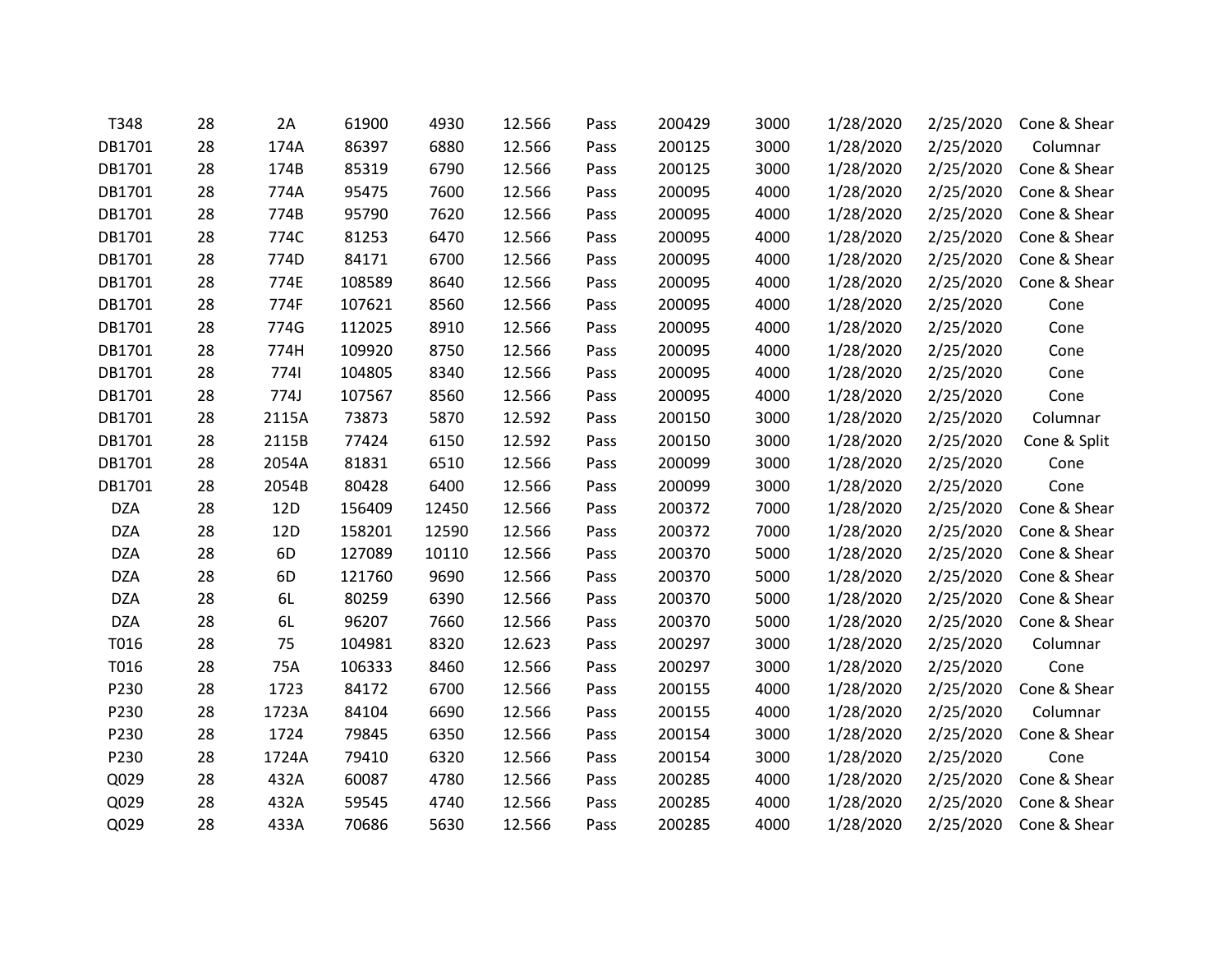| Q029   | 28 | 433A         | 75500 | 6010 | 12.566 | Pass | 200285        | 4000 | 1/28/2020 | 2/25/2020 | Cone & Shear |
|--------|----|--------------|-------|------|--------|------|---------------|------|-----------|-----------|--------------|
| Q029   | 28 | 434A         | 68802 | 5480 | 12.566 | Pass | 200058        | 3000 | 1/28/2020 | 2/25/2020 | Cone         |
| Q029   | 28 | 434A         | 71442 | 5690 | 12.566 | Pass | 200058        | 3000 | 1/28/2020 | 2/25/2020 | Cone & Shear |
| S357   | 28 | 8            | 80014 | 6370 | 12.566 | Pass | 200419        | 3000 | 1/28/2020 | 2/25/2020 | Cone         |
| S357   | 28 | 8A           | 79559 | 6330 | 12.566 | Pass | 200419        | 3000 | 1/28/2020 | 2/25/2020 | Cone & Split |
| S357   | 28 | <b>9A</b>    | 90489 | 7230 | 12.522 | Pass | 200419        | 3000 | 1/28/2020 | 2/25/2020 | Cone & Shear |
| S357   | 28 | <b>9A</b>    | 87843 | 6990 | 12.566 | Pass | 200419        | 3000 | 1/28/2020 | 2/25/2020 | Cone & Shear |
| DB1601 | 28 | 131          | 76213 | 6060 | 12.566 | Pass | 200111        | 3000 | 1/28/2020 | 2/25/2020 | Shear        |
| DB1601 | 28 | 131A         | 72434 | 5760 | 12.566 | Pass | 200111        | 3000 | 1/28/2020 | 2/25/2020 | Cone         |
| DB1601 | 28 | 132          | 57223 | 4540 | 12.61  | Pass | 200341        | 4000 | 1/28/2020 | 2/25/2020 | Cone & Shear |
| DB1601 | 28 | 132A         | 55807 | 4440 | 12.566 | Pass | 200341        | 4000 | 1/28/2020 | 2/25/2020 | Cone & Shear |
| DB1601 | 28 | 133          | 64792 | 5160 | 12.566 | Pass | 200341        | 4000 | 1/28/2020 | 2/25/2020 | Cone & Shear |
| DB1601 | 28 | 133A         | 65435 | 5210 | 12.566 | Pass | 200341        | 4000 | 1/28/2020 | 2/25/2020 | Columnar     |
| R252   | 28 | 117          | 42824 | 3410 | 12.566 | Pass | 19376         | 3000 | 1/28/2020 | 2/25/2020 | Cone & Shear |
| R252   | 28 | 117A         | 43044 | 3430 | 12.566 | Pass | 19376         | 3000 | 1/28/2020 | 2/25/2020 | Cone & Shear |
| T284   | 28 | $\mathbf{1}$ | 89487 | 7120 | 12.566 | Pass | <b>BAGMIX</b> | 3000 | 1/28/2020 | 2/25/2020 | Cone & Split |
| T284   | 28 | 1A           | 83277 | 6630 | 12.566 | Pass | <b>BAGMIX</b> | 3000 | 1/28/2020 | 2/25/2020 | Cone & Shear |
| Q921   | 29 | 807          | 60423 | 4810 | 12.566 | Pass | 200186        | 3000 | 1/27/2020 | 2/25/2020 | Cone & Shear |
| Q921   | 29 | 807A         | 61778 | 4920 | 12.566 | Pass | 200186        | 3000 | 1/27/2020 | 2/25/2020 | Cone & Shear |
| S060   | 28 | 526          | 80437 | 6400 | 12.566 | Pass | 200196        | 3000 | 1/29/2020 | 2/26/2020 | Columnar     |
| S060   | 28 | 526A         | 76612 | 6100 | 12.566 | Pass | 200196        | 3000 | 1/29/2020 | 2/26/2020 | Columnar     |
| S060   | 28 | 527          | 74271 | 5910 | 12.566 | Pass | 200196        | 3000 | 1/29/2020 | 2/26/2020 | Columnar     |
| S060   | 28 | 527A         | 73045 | 5810 | 12.566 | Pass | 200196        | 3000 | 1/29/2020 | 2/26/2020 | Cone & Shear |
| R279   | 28 | 154A         | 78702 | 6260 | 12.566 | Pass | 200406        | 3000 | 1/29/2020 | 2/26/2020 | Cone & Shear |
| R279   | 28 | 154A         | 79395 | 6320 | 12.566 | Pass | 200406        | 3000 | 1/29/2020 | 2/26/2020 | Columnar     |
| S300   | 28 | 10           | 77801 | 6190 | 12.566 | Pass | 200040        | 3000 | 1/29/2020 | 2/26/2020 | Cone & Shear |
| S300   | 28 | 10A          | 85017 | 6770 | 12.566 | Pass | 200040        | 3000 | 1/29/2020 | 2/26/2020 | Columnar     |
| S300   | 28 | 10B          | 83541 | 6650 | 12.566 | Pass | 200040        | 3000 | 1/29/2020 | 2/26/2020 | Cone & Shear |
| S300   | 28 | 10C          | 90595 | 7210 | 12.566 | Pass | 200040        | 3000 | 1/29/2020 | 2/26/2020 | Cone & Shear |
| 122627 | 28 | 38           | 79818 | 6350 | 12.566 | Pass |               | 3000 | 1/29/2020 | 2/26/2020 | Cone & Shear |
| 122627 | 28 | 38A          | 78416 | 6240 | 12.566 | Pass |               | 3000 | 1/29/2020 | 2/26/2020 | Cone & Shear |
| T011   | 28 | 35           | 70144 | 5590 | 12.541 | Pass | 200230        | 3000 | 1/29/2020 | 2/26/2020 | Cone & Shear |
|        |    |              |       |      |        |      |               |      |           |           |              |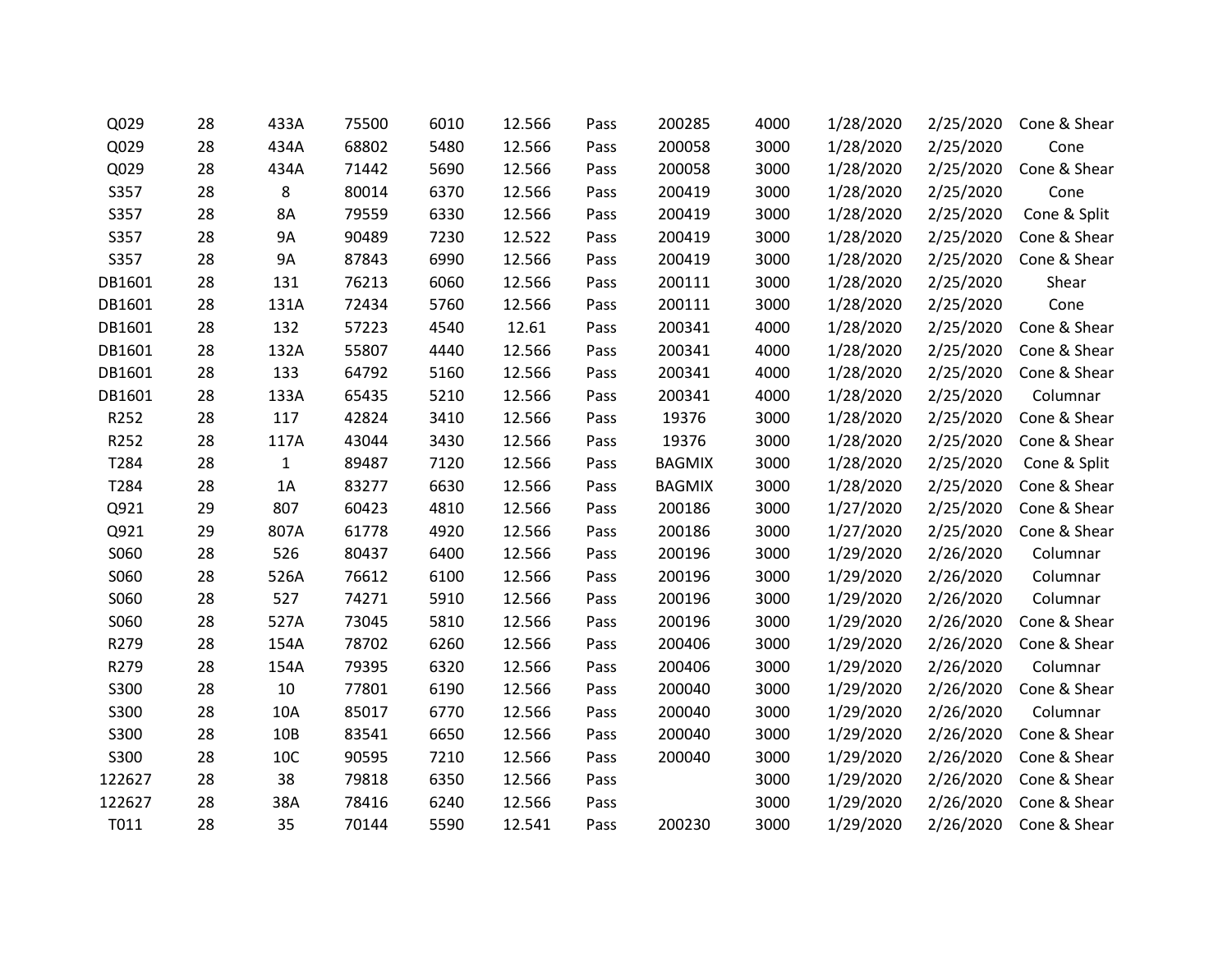| T011       | 28 | 35A            | 68778  | 5470  | 12.566 | Pass | 200230         | 3000 | 1/29/2020 | 2/26/2020 | Cone & Shear |
|------------|----|----------------|--------|-------|--------|------|----------------|------|-----------|-----------|--------------|
| T234       | 28 | 28             | 89331  | 7080  | 12.617 | Pass | 19345          | 4000 | 1/29/2020 | 2/26/2020 | Cone & Shear |
| T234       | 28 | 28A            | 78060  | 6210  | 12.566 | Pass | 19345          | 4000 | 1/29/2020 | 2/26/2020 | Cone & Shear |
| T021       | 28 | 14A            | 60953  | 4850  | 12.566 | Pass | 200067         | 3000 | 1/29/2020 | 2/26/2020 | Cone & Shear |
| T021       | 28 | 14A            | 60180  | 4790  | 12.566 | Pass | 200067         | 3000 | 1/29/2020 | 2/26/2020 | Columnar     |
| T211       | 28 | $\overline{4}$ | 99682  | 7930  | 12.566 | Pass | <b>BAGMIX</b>  | 3000 | 1/29/2020 | 2/26/2020 | Cone & Shear |
| T211       | 28 | 4A             | 104442 | 8290  | 12.592 | Pass | <b>BAG MIX</b> | 3000 | 1/29/2020 | 2/26/2020 | Cone & Shear |
| T281       | 28 | 42A            | 38005  | 3020  | 12.566 | Pass | 200084         | 3000 | 1/29/2020 | 2/26/2020 | Columnar     |
| T281       | 28 | 42A            | 42863  | 3410  | 12.566 | Pass | 200084         | 3000 | 1/29/2020 | 2/26/2020 | Columnar     |
| T348       | 28 | 3A             | 58383  | 4650  | 12.566 | Pass | 200429         | 3000 | 1/29/2020 | 2/26/2020 | Cone & Shear |
| T348       | 28 | 3A             | 64131  | 5100  | 12.566 | Pass | 200429         | 3000 | 1/29/2020 | 2/26/2020 | Cone & Shear |
| T350       | 28 | 7A             | 59623  | 4740  | 12.566 | Pass | 200320         | 3000 | 1/29/2020 | 2/26/2020 | Columnar     |
| T350       | 28 | 7A             | 63237  | 5030  | 12.566 | Pass | 200320         | 3000 | 1/29/2020 | 2/26/2020 | Cone & Shear |
| DB1701     | 28 | 1445A          | 69498  | 5530  | 12.566 | Pass | 200150         | 3000 | 1/29/2020 | 2/26/2020 | Cone         |
| DB1701     | 28 | 1445B          | 72336  | 5760  | 12.566 | Pass | 200150         | 3000 | 1/29/2020 | 2/26/2020 | Cone & Shear |
| <b>DZA</b> | 28 | 3L             | 138945 | 11060 | 12.566 | Pass | 200370         | 5000 | 1/29/2020 | 2/26/2020 | Columnar     |
| <b>DZA</b> | 28 | 3L             | 144278 | 11480 | 12.566 | Pass | 200370         | 5000 | 1/29/2020 | 2/26/2020 | Cone         |
| <b>DZA</b> | 28 | 13L            | 166525 | 13250 | 12.566 | Pass | 200372         | 7000 | 1/29/2020 | 2/26/2020 | Columnar     |
| <b>DZA</b> | 28 | 13L            | 172752 | 13750 | 12.566 | Pass | 200372         | 7000 | 1/29/2020 | 2/26/2020 | Columnar     |
| P079       | 28 | 448            | 85601  | 6810  | 12.566 | Pass | 200261         | 3000 | 1/29/2020 | 2/26/2020 | Cone         |
| P079       | 28 | 448A           | 85805  | 6830  | 12.566 | Pass | 200261         | 3000 | 1/29/2020 | 2/26/2020 | Cone         |
| P230       | 28 | 1725           | 78975  | 6280  | 12.566 | Pass | 200154         | 3000 | 1/29/2020 | 2/26/2020 | Cone & Shear |
| P230       | 28 | 1725A          | 74490  | 5930  | 12.566 | Pass | 200154         | 3000 | 1/29/2020 | 2/26/2020 | Cone         |
| P230       | 28 | 1726           | 72790  | 5790  | 12.566 | Pass | 200155         | 4000 | 1/29/2020 | 2/26/2020 | Cone & Shear |
| P230       | 28 | 1726A          | 72737  | 5790  | 12.566 | Pass | 200155         | 4000 | 1/29/2020 | 2/26/2020 | Cone & Shear |
| P230       | 28 | 1727           | 60341  | 4800  | 12.566 | Pass | 20055          | 4000 | 1/29/2020 | 2/26/2020 | Cone & Shear |
| P230       | 28 | 1727A          | 64593  | 5140  | 12.566 | Pass | 20055          | 4000 | 1/29/2020 | 2/26/2020 | Cone & Shear |
| P230       | 28 | 1728           | 97570  | 7760  | 12.566 | Pass | 200154         | 3000 | 1/29/2020 | 2/26/2020 | Cone         |
| P230       | 28 | 1728A          | 93853  | 7470  | 12.566 | Pass | 200154         | 3000 | 1/29/2020 | 2/26/2020 | Cone & Shear |
| S357       | 28 | 10A            | 85542  | 6800  | 12.579 | Pass | 200419         | 3000 | 1/29/2020 | 2/26/2020 | Cone & Shear |
| S357       | 28 | 10A            | 84253  | 6700  | 12.566 | Pass | 200419         | 3000 | 1/29/2020 | 2/26/2020 | Cone & Shear |
| S357       | 28 | 11A            | 56875  | 4530  | 12.566 | Pass | 200419         | 3000 | 1/29/2020 | 2/26/2020 | Columnar     |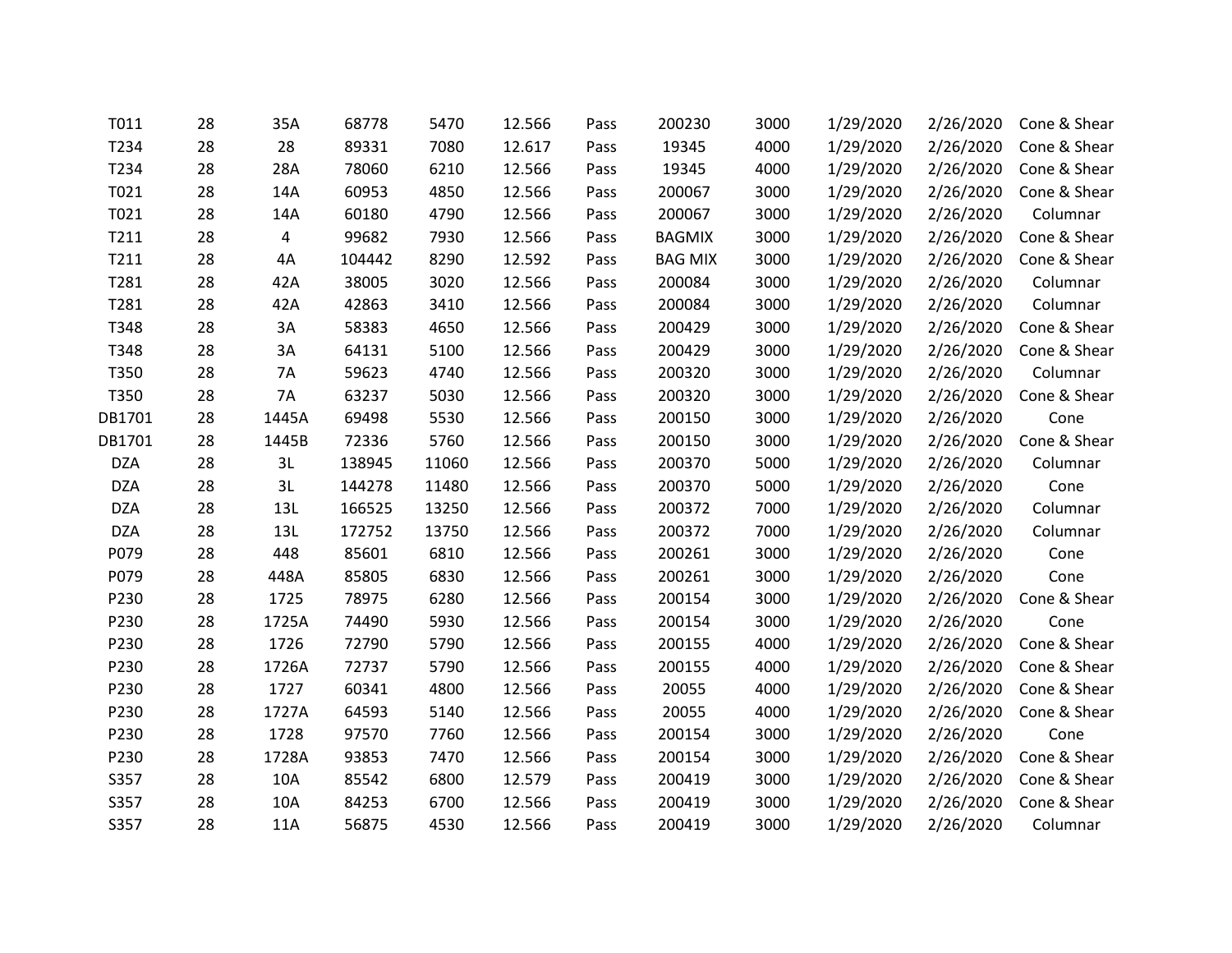| S357   | 28 | 11A    | 57427  | 4570  | 12.566 | Pass | 200419         | 3000 | 1/29/2020 | 2/26/2020 | Cone & Shear |
|--------|----|--------|--------|-------|--------|------|----------------|------|-----------|-----------|--------------|
| T345   | 28 | 10A    | 60877  | 4830  | 12.604 | Pass | 200271         | 3000 | 1/29/2020 | 2/26/2020 | Cone & Shear |
| T345   | 28 | 10A    | 59169  | 4710  | 12.566 | Pass | 200271         | 3000 | 1/29/2020 | 2/26/2020 | Cone & Shear |
| 121515 | 28 | 9      | 67301  | 5360  | 12.566 | Pass | 200063         | 3000 | 1/29/2020 | 2/26/2020 | Cone & Shear |
| 121515 | 28 | 9A     | 68846  | 5480  | 12.566 | Pass | 200063         | 3000 | 1/29/2020 | 2/26/2020 | Columnar     |
| S060   | 28 | 528    | 70861  | 5640  | 12.566 | Pass | 200196         | 3000 | 1/30/2020 | 2/27/2020 | Cone & Shear |
| S060   | 28 | 528A   | 71235  | 5670  | 12.566 | Pass | 200196         | 3000 | 1/30/2020 | 2/27/2020 | Cone & Shear |
| S202   | 28 | 105    | 75600  | 6020  | 12.566 | Pass | 200040         | 3000 | 1/30/2020 | 2/27/2020 | Columnar     |
| S202   | 28 | 105A   | 72595  | 5780  | 12.566 | Pass | 200040         | 3000 | 1/30/2020 | 2/27/2020 | Cone & Shear |
| R078   | 28 | 70     | 67989  | 5410  | 12.566 | Pass | 200208         | 3000 | 1/30/2020 | 2/27/2020 | Cone & Shear |
| R078   | 28 | 70A    | 67145  | 5340  | 12.566 | Pass | 200208         | 3000 | 1/30/2020 | 2/27/2020 | Cone & Shear |
| T011   | 28 | 36     | 61123  | 4860  | 12.566 | Pass | 200230         | 3000 | 1/30/2020 | 2/27/2020 | Cone & Shear |
| T011   | 28 | 36A    | 62722  | 4990  | 12.566 | Pass | 200230         | 3000 | 1/30/2020 | 2/27/2020 | Columnar     |
| T920   | 28 | 18     | 62540  | 4980  | 12.566 | Pass | 200426         | 3000 | 1/30/2020 | 2/27/2020 | Cone & Split |
| T920   | 28 | 18A    | 60891  | 4850  | 12.566 | Pass | 200426         | 3000 | 1/30/2020 | 2/27/2020 | Cone & Shear |
| 106077 | 28 | $G8-A$ | 104004 | 8280  | 12.566 | Pass | <b>GROUT</b>   | 4000 | 1/30/2020 | 2/27/2020 | Columnar     |
| 106077 | 28 | $G8-A$ | 108305 | 8620  | 12.566 | Pass | <b>GROUT</b>   | 4000 | 1/30/2020 | 2/27/2020 | Columnar     |
| 106077 | 28 | G9A    | 139065 | 11070 | 12.566 | Pass | <b>GROUT</b>   | 4000 | 1/30/2020 | 2/27/2020 | Columnar     |
| 106077 | 28 | G9A    | 138067 | 10990 | 12.566 | Pass | <b>GROUT</b>   | 4000 | 1/30/2020 | 2/27/2020 | Columnar     |
| 106077 | 28 | 13A    | 88011  | 7000  | 12.566 | Pass | 1535449        | 4000 | 1/30/2020 | 2/27/2020 | Columnar     |
| 106077 | 28 | 13A    | 91862  | 7310  | 12.566 | Pass | 1535449        | 4000 | 1/30/2020 | 2/27/2020 | Columnar     |
| 120086 | 28 | 53A    | 78981  | 6290  | 12.566 | Pass | 19495          | 3000 | 1/30/2020 | 2/27/2020 | Cone & Shear |
| 120086 | 28 | 53A    | 77918  | 6200  | 12.566 | Pass | 19495          | 3000 | 1/30/2020 | 2/27/2020 | Columnar     |
| R275   | 28 | 135-A  | 54043  | 4300  | 12.566 | Pass | 200081         | 3000 | 1/30/2020 | 2/27/2020 | Cone & Shear |
| R275   | 28 | 135-A  | 52233  | 4160  | 12.566 | Pass | 200081         | 3000 | 1/30/2020 | 2/27/2020 | Cone & Shear |
| T013   | 28 | 1A     | 67280  | 5350  | 12.566 | Pass | 200216         | 3000 | 1/30/2020 | 2/27/2020 | Cone         |
| T013   | 28 | 1A     | 65962  | 5250  | 12.566 | Pass | 200216         | 3000 | 1/30/2020 | 2/27/2020 | Cone & Shear |
| T021   | 28 | 15A    | 59525  | 4750  | 12.529 | Pass | 200067         | 3000 | 1/30/2020 | 2/27/2020 | Cone & Shear |
| T021   | 28 | 15A    | 57467  | 4570  | 12.566 | Pass | 200067         | 3000 | 1/30/2020 | 2/27/2020 | Columnar     |
| T079   | 28 | 79A    | 98692  | 7850  | 12.566 | Pass | 200065         | 4000 | 1/30/2020 | 2/27/2020 | Cone         |
| T079   | 28 | 79A    | 93688  | 7460  | 12.566 | Pass | 200065         | 4000 | 1/30/2020 | 2/27/2020 | Cone         |
| T211   | 28 | 5A     | 104723 | 8330  | 12.566 | Pass | <b>BAG MIX</b> | 3000 | 1/30/2020 | 2/27/2020 | Cone & Shear |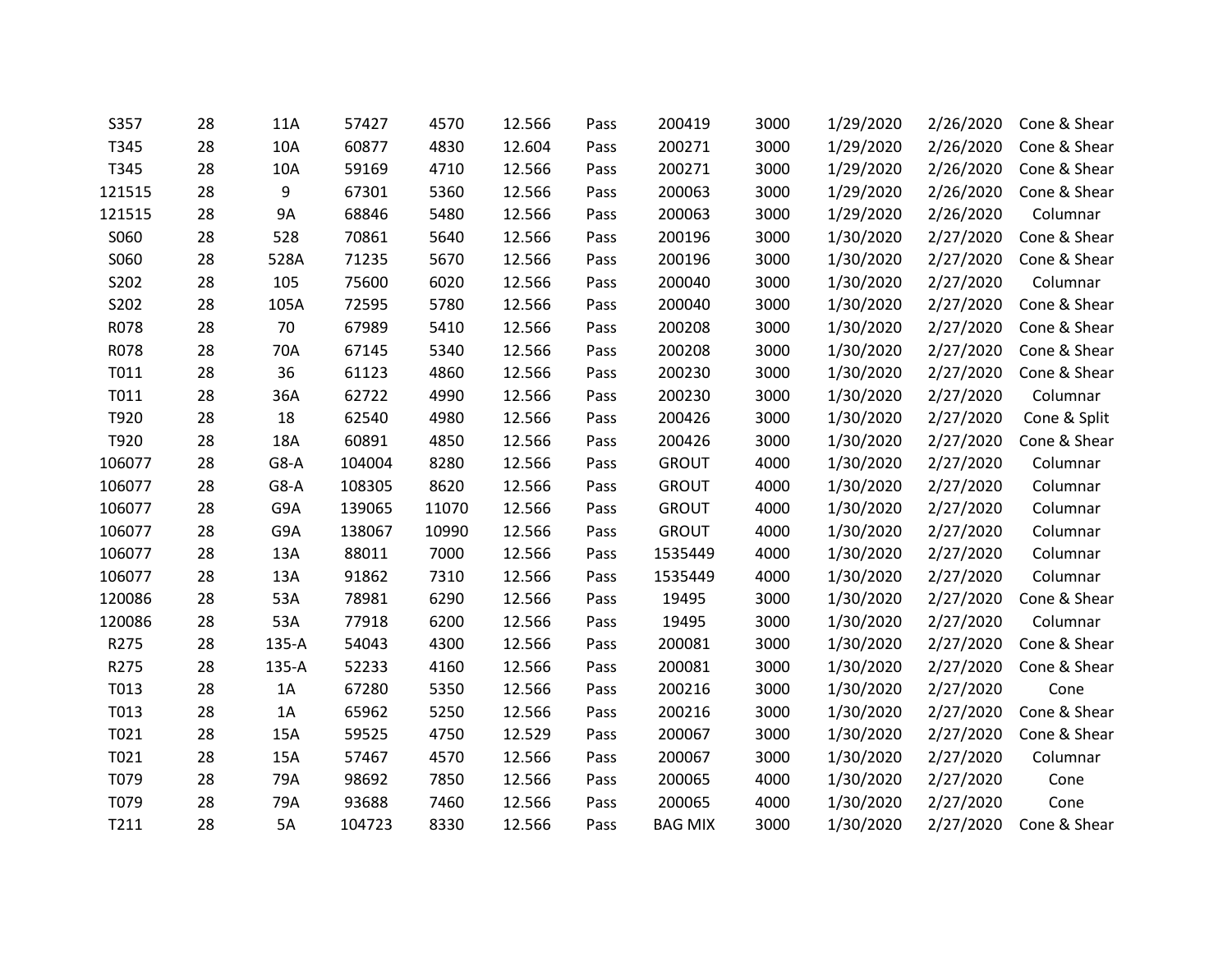| T211       | 28 | 5A            | 100862 | 8030  | 12.566 | Pass | <b>BAG MIX</b> | 3000 | 1/30/2020 | 2/27/2020 | Columnar     |
|------------|----|---------------|--------|-------|--------|------|----------------|------|-----------|-----------|--------------|
| T281       | 28 | 43A           | 79869  | 6320  | 12.636 | Pass | 200084         | 3000 | 1/30/2020 | 2/27/2020 | Columnar     |
| T281       | 28 | 43A           | 71323  | 5680  | 12.566 | Pass | 200084         | 3000 | 1/30/2020 | 2/27/2020 | Cone & Shear |
| DB1701     | 28 | 374A          | 80628  | 6420  | 12.566 | Pass | 200150         | 3000 | 1/30/2020 | 2/27/2020 | Cone & Shear |
| DB1701     | 28 | 374B          | 83641  | 6660  | 12.566 | Pass | 200150         | 3000 | 1/30/2020 | 2/27/2020 | Cone & Shear |
| DB1701     | 28 | 775A          | 99726  | 7940  | 12.566 | Pass | 200150         | 3000 | 1/30/2020 | 2/27/2020 | Cone         |
| DB1701     | 28 | 775B          | 98287  | 7820  | 12.566 | Pass | 200150         | 3000 | 1/30/2020 | 2/27/2020 | Cone & Shear |
| DB1701     | 28 | 2116A         | 74753  | 5920  | 12.629 | Pass | 200150         | 3000 | 1/30/2020 | 2/27/2020 | Cone & Shear |
| DB1701     | 28 | 2116B         | 75658  | 6020  | 12.566 | Pass | 200150         | 3000 | 1/30/2020 | 2/27/2020 | Cone & Shear |
| S060       | 28 | 529           | 73311  | 5810  | 12.623 | Pass | 200196         | 3000 | 1/30/2020 | 2/27/2020 | Cone & Shear |
| S060       | 28 | 529A          | 73521  | 5850  | 12.566 | Pass | 200196         | 3000 | 1/30/2020 | 2/27/2020 | Cone & Shear |
| <b>DZA</b> | 28 | 4D            | 139688 | 11120 | 12.566 | Pass | 200370         | 5000 | 1/30/2020 | 2/27/2020 | Cone         |
| <b>DZA</b> | 28 | 4D            | 139886 | 11130 | 12.566 | Pass | 200370         | 5000 | 1/30/2020 | 2/27/2020 | Columnar     |
| <b>DZA</b> | 28 | 4M            | 148187 | 11790 | 12.566 | Pass | 200370         | 5000 | 1/30/2020 | 2/27/2020 | Cone & Shear |
| <b>DZA</b> | 28 | 4M            | 142702 | 11360 | 12.566 | Pass | 200370         | 5000 | 1/30/2020 | 2/27/2020 | Cone & Shear |
| Q031       | 28 | 487           | 134682 | 10720 | 12.566 | Pass | 200298         | 3000 | 1/30/2020 | 2/27/2020 | Cone         |
| Q031       | 28 | 487A          | 121744 | 9690  | 12.566 | Pass | 200298         | 3000 | 1/30/2020 | 2/27/2020 | Cone         |
| R272       | 28 | D226          | 72908  | 5800  | 12.569 | Pass | 200301         | 3000 | 1/30/2020 | 2/27/2020 | Cone & Shear |
| R272       | 28 | D226          | 73388  | 5830  | 12.592 | Pass | 200301         | 3000 | 1/30/2020 | 2/27/2020 | Columnar     |
| T016       | 28 | 76            | 105273 | 8420  | 12.51  | Pass | 200297         | 3000 | 1/30/2020 | 2/27/2020 | Cone         |
| T016       | 28 | 76A           | 104931 | 8350  | 12.566 | Pass | 200297         | 3000 | 1/30/2020 | 2/27/2020 | Cone         |
| S307       | 28 | 20            | 81874  | 6520  | 12.566 | Pass | 200397         | 3000 | 1/30/2020 | 2/27/2020 | Cone         |
| S307       | 28 | 20A           | 81194  | 6460  | 12.566 | Pass | 200397         | 3000 | 1/30/2020 | 2/27/2020 | Cone & Shear |
| R260       | 28 | <b>IR323A</b> | 76839  | 6110  | 12.566 | Pass | 200110         | 3000 | 1/30/2020 | 2/27/2020 | Columnar     |
| R260       | 28 | <b>IR323B</b> | 78282  | 6230  | 12.566 | Pass | 200110         | 3000 | 1/30/2020 | 2/27/2020 | Columnar     |
| S127       | 28 | 118           | 68100  | 5400  | 12.604 | Pass | 200039         | 4000 | 1/30/2020 | 2/27/2020 | Cone & Shear |
| S127       | 28 | 118A          | 66561  | 5280  | 12.604 | Pass | 200039         | 4000 | 1/30/2020 | 2/27/2020 | Columnar     |
| P230       | 28 | 1730          | 62864  | 5000  | 12.573 | Pass | 200155         | 4000 | 1/30/2020 | 2/27/2020 | Cone & Shear |
| P230       | 28 | 1730A         | 65352  | 5200  | 12.566 | Pass | 200155         | 4000 | 1/30/2020 | 2/27/2020 | Cone         |
| T234       | 28 | 29            | 63642  | 5060  | 12.566 | Pass | 19345          | 4000 | 1/30/2020 | 2/27/2020 | Cone & Split |
| T234       | 28 | 29A           | 98649  | 7850  | 12.566 | Pass | 19345          | 4000 | 1/30/2020 | 2/27/2020 | Columnar     |
| DB1801     | 28 | 30            | 87170  | 6940  | 12.566 | Pass | 200392         | 3000 | 1/30/2020 | 2/27/2020 | Shear        |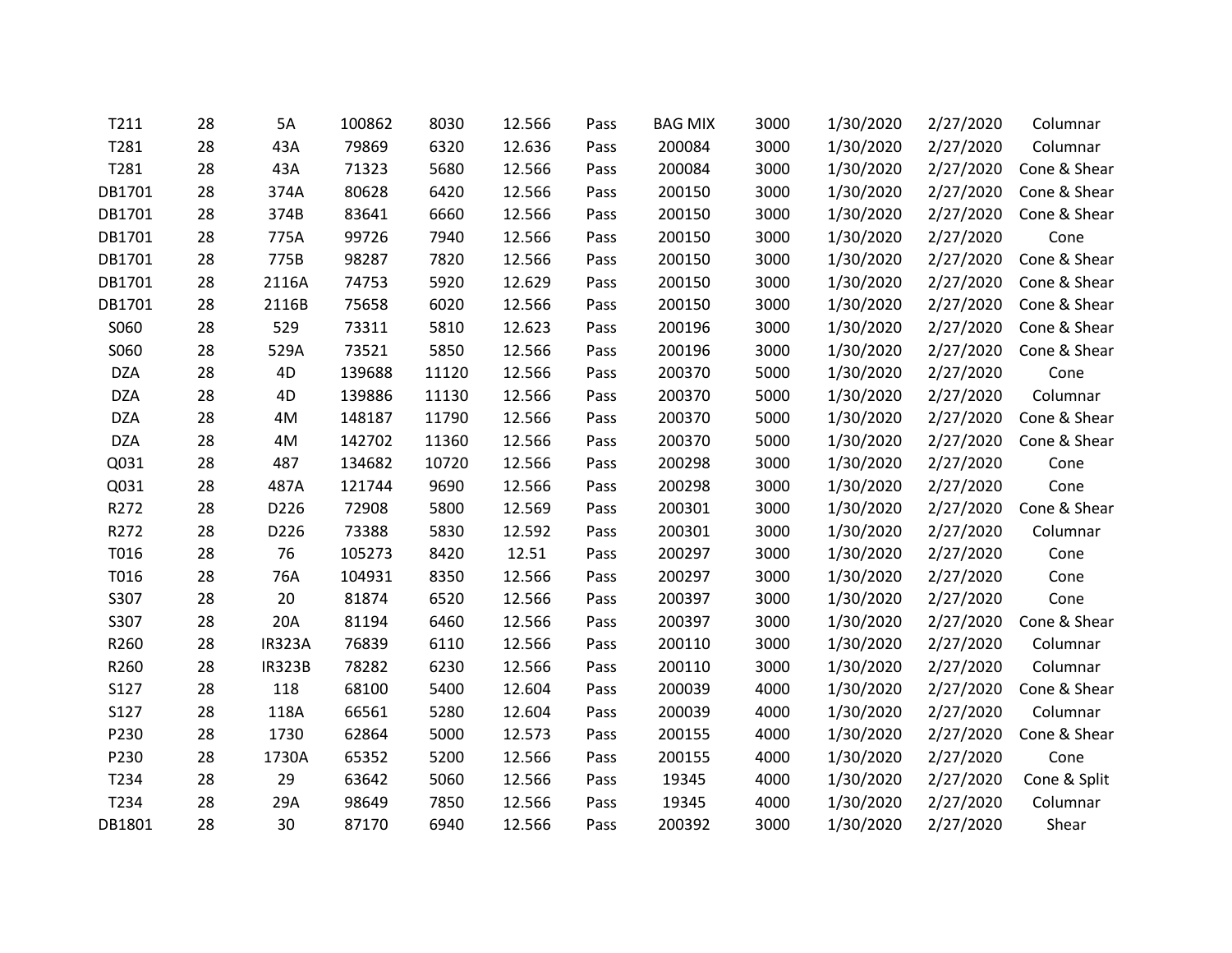| DB1801 | 28 | 30A            | 85750  | 6820  | 12.566 | Pass | 200392 | 3000  | 1/30/2020 | 2/27/2020 | Cone & Shear |
|--------|----|----------------|--------|-------|--------|------|--------|-------|-----------|-----------|--------------|
| DB1801 | 28 | 31             | 73929  | 5880  | 12.566 | Pass | 200169 | 3000  | 1/30/2020 | 2/27/2020 | Cone & Shear |
| DB1801 | 28 | 31A            | 77065  | 6130  | 12.566 | Pass | 200169 | 3000  | 1/30/2020 | 2/27/2020 | Cone & Shear |
| S357   | 28 | 12A            | 79892  | 6360  | 12.566 | Pass | 200419 | 3000  | 1/30/2020 | 2/27/2020 | Cone & Shear |
| S357   | 28 | 12A            | 86257  | 6860  | 12.566 | Pass | 200419 | 3000  | 1/30/2020 | 2/27/2020 | Cone & Shear |
| S357   | 28 | 13A            | 58972  | 4690  | 12.566 | Pass | 200419 | 3000  | 1/30/2020 | 2/27/2020 | Cone & Shear |
| S357   | 28 | 13A            | 60491  | 4810  | 12.566 | Pass | 200419 | 3000  | 1/30/2020 | 2/27/2020 | Cone & Shear |
| DB1801 | 28 | 19ARK          | 169568 | 13490 | 12.566 | Pass | 19463  | 10000 | 1/30/2020 | 2/27/2020 | Cone & Shear |
| DB1801 | 28 | 19ARK          | 142759 | 11360 | 12.566 | Pass | 19463  | 10000 | 1/30/2020 | 2/27/2020 | Cone & Shear |
| R252   | 28 | 118            | 88347  | 7030  | 12.566 | Pass | 19376  | 3000  | 1/30/2020 | 2/27/2020 | Cone         |
| R252   | 28 | 118A           | 88832  | 7070  | 12.566 | Pass | 19376  | 3000  | 1/30/2020 | 2/27/2020 | Columnar     |
| S307   | 14 | 21B            | 63457  | 5050  | 12.566 | Pass | 200396 | 3000  | 2/13/2020 | 2/27/2020 | Cone & Shear |
| P230   | 28 | 1729           | 82322  | 6550  | 12.566 | Pass | 200154 | 3000  | 1/30/2020 | 2/27/2020 | Cone & Shear |
| P230   | 28 | 1729A          | 85052  | 6770  | 12.566 | Pass | 200154 | 3000  | 1/30/2020 | 2/27/2020 | Cone & Shear |
| T014   | 28 | 20A            | 83753  | 6660  | 12.566 | Pass | 200235 | 4000  | 1/30/2020 | 2/27/2020 | Cone         |
| T014   | 28 | 20A            | 84533  | 6730  | 12.566 | Pass | 200235 | 4000  | 1/30/2020 | 2/27/2020 | Cone         |
| S289   | 30 | 10             | 80999  | 6450  | 12.566 | Pass | 200173 | 4000  | 1/28/2020 | 2/27/2020 | Cone         |
| S289   | 30 | 10A            | 89681  | 7140  | 12.566 | Pass | 200173 | 4000  | 1/28/2020 | 2/27/2020 | Cone         |
| T296   | 28 | 1ARB           | 155565 | 12380 | 12.566 | Pass | 200031 | 7000  | 1/31/2020 | 2/28/2020 | Cone         |
| T296   | 28 | 1ARB           | 133949 | 10660 | 12.566 | Pass | 200031 | 7000  | 1/31/2020 | 2/28/2020 | Cone & Shear |
| S300   | 28 | 11             | 91242  | 7260  | 12.566 | Pass | 200040 | 3000  | 1/31/2020 | 2/28/2020 | Cone         |
| S300   | 28 | 11A            | 81382  | 6480  | 12.566 | Pass | 200040 | 3000  | 1/31/2020 | 2/28/2020 | Cone         |
| S202   | 28 | 106            | 124970 | 4420  | 28.274 | Pass | 200457 | 3000  | 1/31/2020 | 2/28/2020 | Cone & Split |
| S202   | 28 | 106A           | 131123 | 4640  | 28.274 | Pass | 200457 | 3000  | 1/31/2020 | 2/28/2020 | Cone & Split |
| 111041 | 28 | <b>BR2-9</b>   | 70479  | 5610  | 12.566 | Pass | 200316 | 3000  | 1/31/2020 | 2/28/2020 | Cone         |
| 111041 | 28 | <b>BR2-9A</b>  | 72442  | 5760  | 12.566 | Pass | 200316 | 3000  | 1/31/2020 | 2/28/2020 | Cone         |
| 111041 | 28 | BR2-10         | 74494  | 5930  | 12.566 | Pass | 200316 | 3000  | 1/31/2020 | 2/28/2020 | Cone & Shear |
| 111041 | 28 | <b>BR2-10A</b> | 74761  | 5950  | 12.566 | Pass | 200316 | 3000  | 1/31/2020 | 2/28/2020 | Cone         |
| R078   | 28 | 71             | 53905  | 4290  | 12.566 | Pass | 200208 | 3000  | 1/31/2020 | 2/28/2020 | Cone & Shear |
| R078   | 28 | 71A            | 53468  | 4250  | 12.566 | Pass | 200208 | 3000  | 1/31/2020 | 2/28/2020 | Cone & Shear |
| S060   | 28 | 60             | 90223  | 7180  | 12.566 | Pass | 200199 | 4000  | 1/31/2020 | 2/28/2020 | Columnar     |
| S060   | 28 | 60A            | 92271  | 7340  | 12.566 | Pass | 200199 | 4000  | 1/31/2020 | 2/28/2020 | Cone         |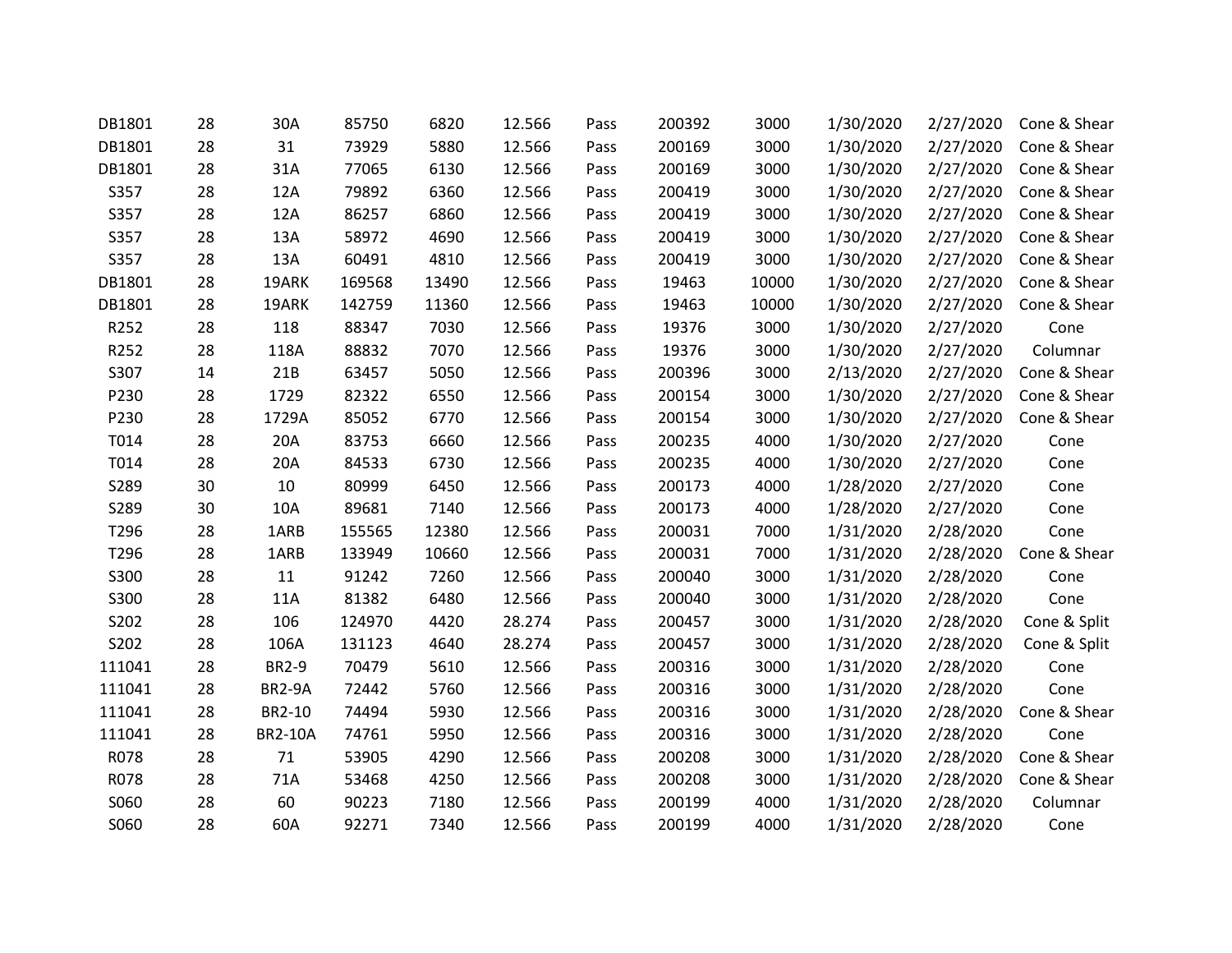| T011   | 28 | 37             | 77170  | 6140 | 12.566 | Pass | 200230         | 3000 | 1/31/2020 | 2/28/2020 | Cone         |
|--------|----|----------------|--------|------|--------|------|----------------|------|-----------|-----------|--------------|
| T011   | 28 | 37A            | 80570  | 6410 | 12.566 | Pass | 200230         | 3000 | 1/31/2020 | 2/28/2020 | Cone & Shear |
| T243   | 28 | $\overline{2}$ | 85866  | 6830 | 12.566 | Pass | <b>BAG MIX</b> | 4000 | 1/31/2020 | 2/28/2020 | Cone         |
| T243   | 28 | 2A             | 119223 | 9490 | 12.566 | Pass | <b>BAG MIX</b> | 4000 | 1/31/2020 | 2/28/2020 | Cone         |
| T924   | 28 | 10             | 74189  | 5870 | 12.629 | Pass | <b>BAGMIX</b>  | 3000 | 1/31/2020 | 2/28/2020 | Cone & Split |
| T924   | 28 | 10A            | 79228  | 6300 | 12.566 | Pass | <b>BAGMIX</b>  | 3000 | 1/31/2020 | 2/28/2020 | Cone         |
| R295   | 28 | 91             | 76047  | 6050 | 12.566 | Pass | 200203         | 3000 | 1/31/2020 | 2/28/2020 | Cone & Shear |
| R295   | 28 | 91A            | 77205  | 6140 | 12.566 | Pass | 200203         | 3000 | 1/31/2020 | 2/28/2020 | Cone & Shear |
| DB1701 | 28 | 1446A          | 51052  | 4060 | 12.566 | Pass | 200099         | 3000 | 1/31/2020 | 2/28/2020 | Cone & Shear |
| DB1701 | 28 | 1446B          | 52749  | 4200 | 12.566 | Pass | 200099         | 3000 | 1/31/2020 | 2/28/2020 | Cone & Shear |
| DB1701 | 28 | 1447A          | 74796  | 5950 | 12.566 | Pass | 200150         | 3000 | 1/31/2020 | 2/28/2020 | Cone         |
| DB1701 | 28 | 1447B          | 73135  | 5820 | 12.566 | Pass | 200150         | 3000 | 1/31/2020 | 2/28/2020 | Cone & Shear |
| S060   | 28 | 530            | 68440  | 5420 | 12.623 | Pass | 200196         | 3000 | 1/31/2020 | 2/28/2020 | Cone         |
| S060   | 28 | 530A           | 64019  | 5090 | 12.566 | Pass | 200196         | 3000 | 1/31/2020 | 2/28/2020 | Cone         |
| R279   | 28 | 155A           | 64958  | 5170 | 12.566 | Pass | 200406         | 3000 | 1/31/2020 | 2/28/2020 | Cone         |
| R279   | 28 | 155A           | 67602  | 5380 | 12.566 | Pass | 200406         | 3000 | 1/31/2020 | 2/28/2020 | Columnar     |
| Q031   | 28 | 488            | 119203 | 9490 | 12.566 | Pass | 200292         | 3000 | 1/31/2020 | 2/28/2020 | Cone         |
| Q031   | 28 | 488A           | 112090 | 8920 | 12.566 | Pass | 200292         | 3000 | 1/31/2020 | 2/28/2020 | Cone         |
| R272   | 28 | D227           | 107884 | 8540 | 12.636 | Pass | 200303         | 4000 | 1/31/2020 | 2/28/2020 | Cone & Shear |
| R272   | 28 | D227A          | 103453 | 8230 | 12.566 | Pass | 200303         | 4000 | 1/31/2020 | 2/28/2020 | Cone         |
| R260   | 28 | <b>IR324A</b>  | 64814  | 5160 | 12.566 | Pass | 19067          | 3000 | 1/31/2020 | 2/28/2020 | Cone & Shear |
| R260   | 28 | <b>IR324B</b>  | 64929  | 5170 | 12.566 | Pass | 19067          | 3000 | 1/31/2020 | 2/28/2020 | Cone & Split |
| P230   | 28 | 1731           | 90421  | 7200 | 12.566 | Pass | 200154         | 3000 | 1/31/2020 | 2/28/2020 | Cone         |
| P230   | 28 | 1731A          | 93134  | 7410 | 12.566 | Pass | 200154         | 3000 | 1/31/2020 | 2/28/2020 | Cone         |
| R243   | 28 | 132            | 81365  | 6470 | 12.566 | Pass | 200327         | 3000 | 1/31/2020 | 2/28/2020 | Cone         |
| R243   | 28 | 132A           | 79417  | 6320 | 12.566 | Pass | 200327         | 3000 | 1/31/2020 | 2/28/2020 | Cone         |
| DB1801 | 28 | 32             | 60355  | 4790 | 12.592 | Pass | 200392         | 3000 | 1/31/2020 | 2/28/2020 | Columnar     |
| DB1801 | 28 | 32A            | 60682  | 4830 | 12.566 | Pass | 200392         | 3000 | 1/31/2020 | 2/28/2020 | Cone         |
| Q029   | 28 | 435A           | 84619  | 6730 | 12.566 | Pass | 200285         | 4000 | 1/31/2020 | 2/28/2020 | Cone         |
| Q029   | 28 | 435A           | 84072  | 6690 | 12.566 | Pass | 200285         | 4000 | 1/31/2020 | 2/28/2020 | Cone & Shear |
| Q029   | 28 | 436            | 83412  | 6640 | 12.566 | Pass | 200285         | 4000 | 1/31/2020 | 2/28/2020 | Cone & Shear |
| Q029   | 28 | 436A           | 85860  | 6830 | 12.566 | Pass | 200285         | 4000 | 1/31/2020 | 2/28/2020 | Cone         |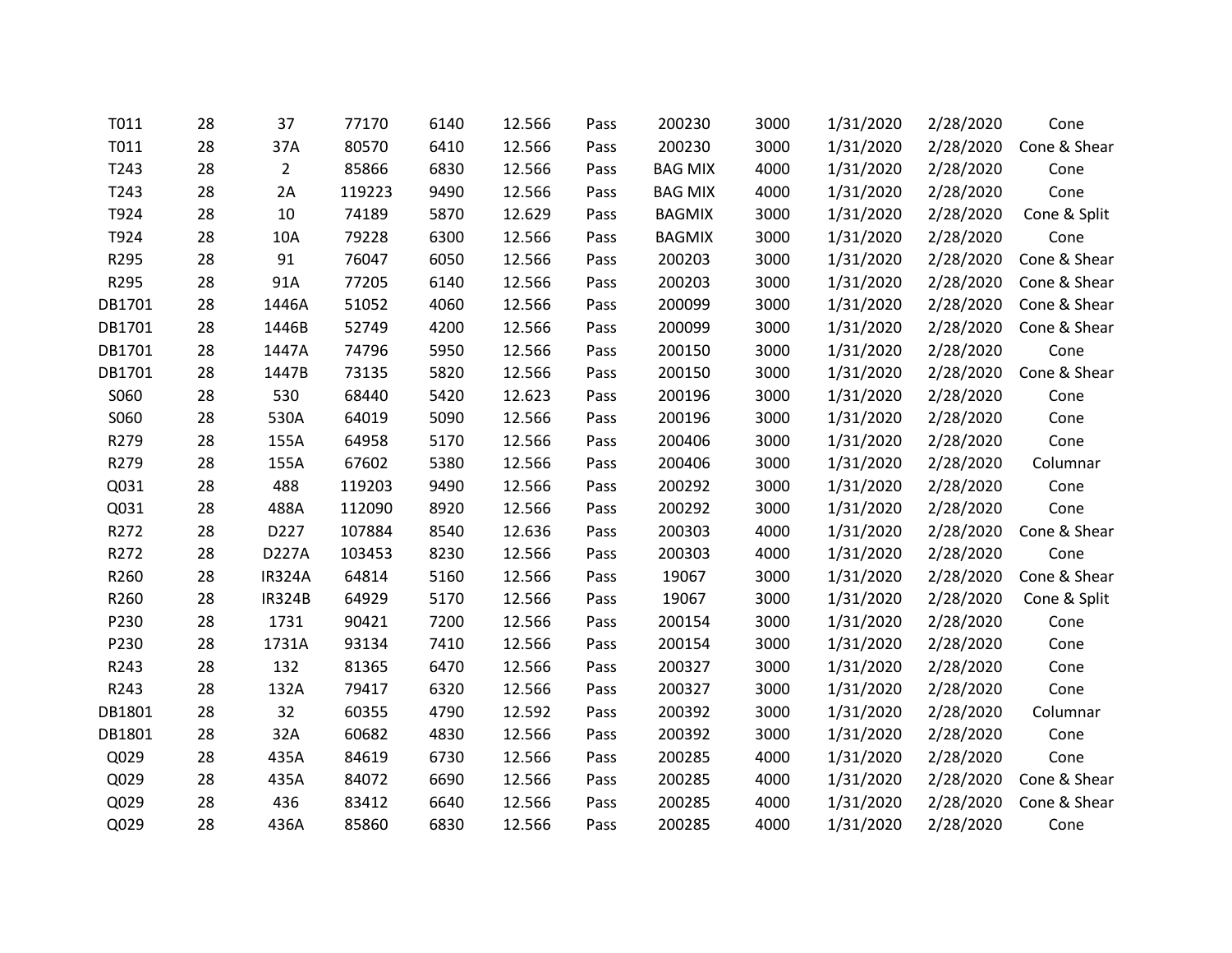| Q029              | 28 | 437A  | 67653  | 5360  | 12.61  | Pass | 200058 | 3000 | 1/31/2020 | 2/28/2020 | Cone & Shear |
|-------------------|----|-------|--------|-------|--------|------|--------|------|-----------|-----------|--------------|
| Q029              | 28 | 437A  | 66896  | 5320  | 12.566 | Pass | 200058 | 3000 | 1/31/2020 | 2/28/2020 | Cone & Shear |
| S009              | 28 | 16A   | 77141  | 6110  | 12.617 | Pass | 200283 | 3000 | 1/31/2020 | 2/28/2020 | Cone & Shear |
| S009              | 28 | 16A   | 76995  | 6130  | 12.566 | Pass | 200283 | 3000 | 1/31/2020 | 2/28/2020 | Cone         |
| T <sub>2</sub> 81 | 28 | 44A   | 100819 | 8050  | 12.522 | Pass | 200084 | 3000 | 1/31/2020 | 2/28/2020 | Columnar     |
| T <sub>2</sub> 81 | 28 | 44A   | 100930 | 8060  | 12.522 | Pass | 200084 | 3000 | 1/31/2020 | 2/28/2020 | Cone & Shear |
| DB1701            | 28 | 1365A | 103722 | 3670  | 28.274 | Pass | 200098 | 3000 | 1/31/2020 | 2/28/2020 | Cone & Split |
| DB1701            | 28 | 1365B | 103698 | 3670  | 28.274 | Pass | 200098 | 3000 | 1/31/2020 | 2/28/2020 | Cone & Split |
| T <sub>296</sub>  | 15 | 3ARB  | 123279 | 9800  | 12.579 | Pass | 200031 | 7000 | 2/13/2020 | 2/28/2020 | Columnar     |
| T <sub>296</sub>  | 15 | 3ARB  | 123629 | 9840  | 12.566 | Pass | 200031 | 7000 | 2/13/2020 | 2/28/2020 | Cone         |
| T <sub>269</sub>  | 11 | 4ARB  | 118572 | 9440  | 12.566 | Pass | 200031 | 7000 | 2/17/2020 | 2/28/2020 | Cone & Shear |
| T <sub>269</sub>  | 11 | 4ARB  | 126610 | 10080 | 12.566 | Pass | 200031 | 7000 | 2/17/2020 | 2/28/2020 | Cone         |
|                   |    |       |        |       |        |      |        |      |           |           |              |